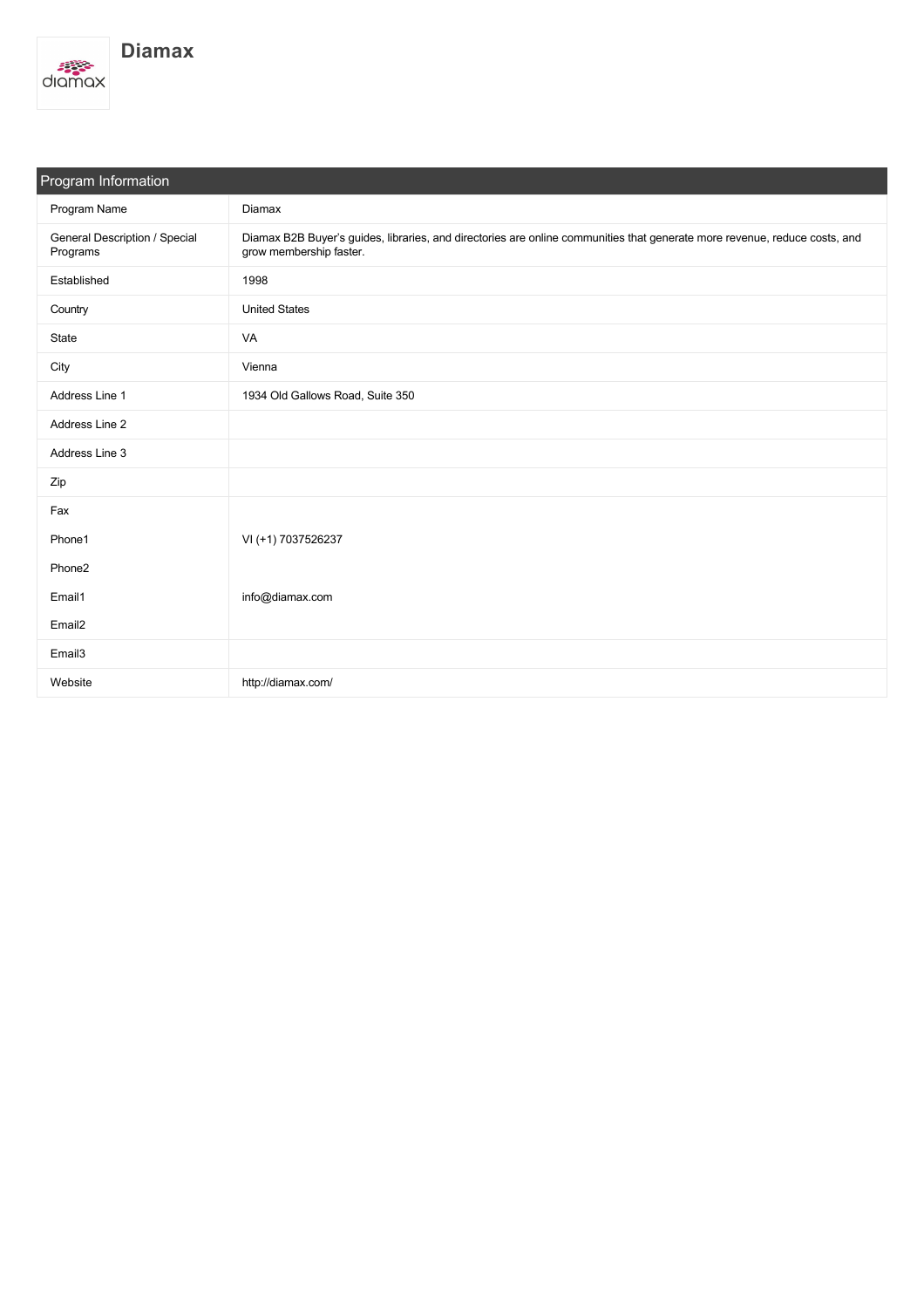| <b>Program Details</b>        |                                                                                                                  |
|-------------------------------|------------------------------------------------------------------------------------------------------------------|
| Degrees Offered               |                                                                                                                  |
| Tuition Information           |                                                                                                                  |
| <b>Highest Degree Offered</b> | PhD                                                                                                              |
| Certificate Info              |                                                                                                                  |
| Other Degree Requirements     |                                                                                                                  |
| Certificates                  | $\bullet$ CRM<br>• Forensics<br>$\bullet$ GIS<br>• Museum Studies<br>• Research Methods<br>• Visual Anthropology |
| AA/ AS Requirements           |                                                                                                                  |
| <b>BA/ BS Requirements</b>    |                                                                                                                  |
| Experience Offered            | • Field Work                                                                                                     |
| MA/ MS Requirements           |                                                                                                                  |
| MA/MS Specializations         |                                                                                                                  |
| PhD Field Areas               | • Archaeology                                                                                                    |
| Phd Requirements              |                                                                                                                  |
| <b>Research Facilities</b>    |                                                                                                                  |
| <b>Support Opportunities</b>  |                                                                                                                  |
| Library Resources             |                                                                                                                  |
| Internship Info               |                                                                                                                  |
| Publications                  |                                                                                                                  |
| Collections                   |                                                                                                                  |
| <b>Grants Or Funding</b>      |                                                                                                                  |
| Misc Information              |                                                                                                                  |
| Phd Specializations           |                                                                                                                  |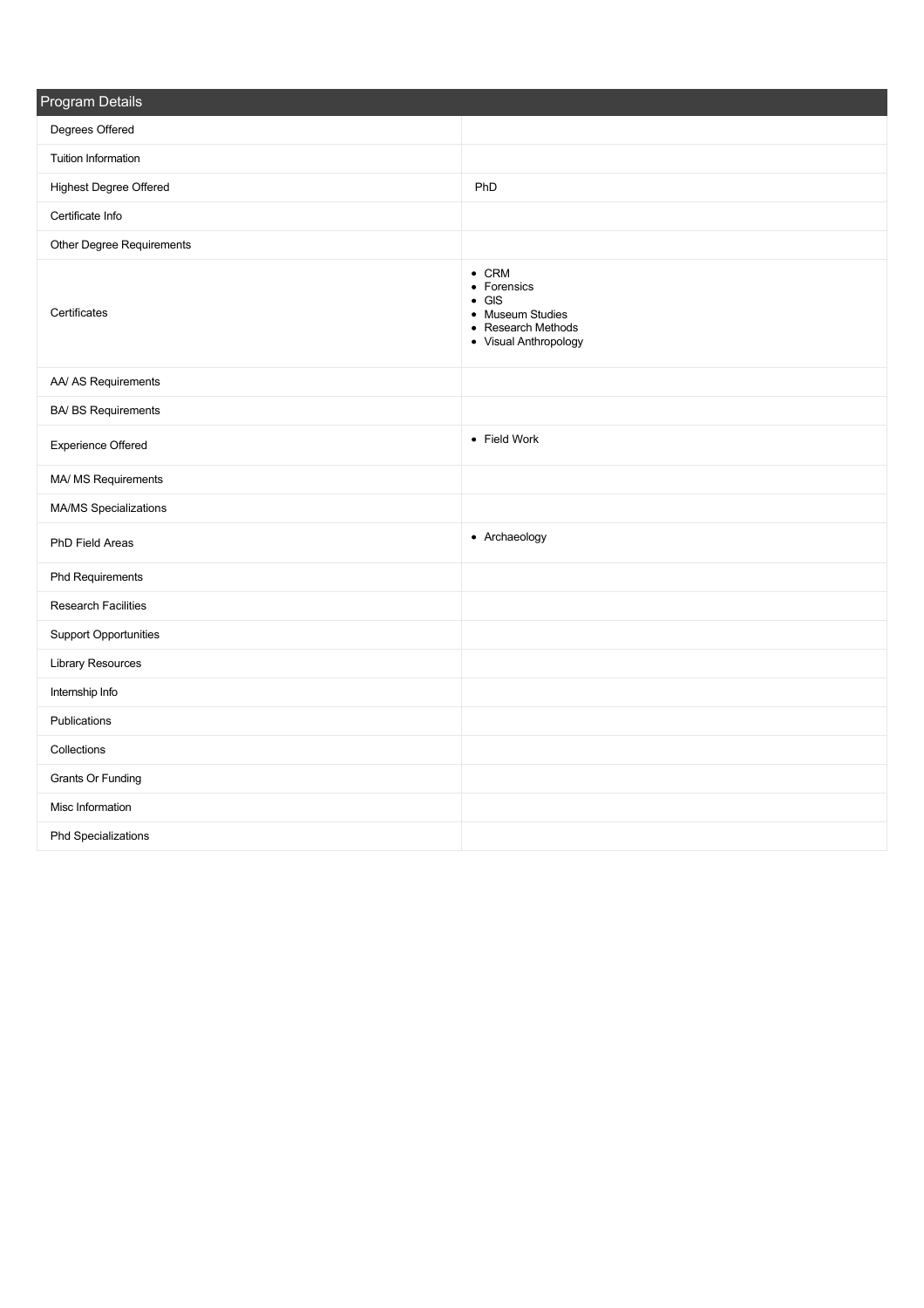| Statistical Information |                                                         |                |  |  |  |  |
|-------------------------|---------------------------------------------------------|----------------|--|--|--|--|
| 2018-19                 | Percentage OF FULL-TIME GRAD STUDENTS receiving funding | $\mathbf{1}$   |  |  |  |  |
|                         | Number of Male Grad Students                            | $\mathbf{1}$   |  |  |  |  |
|                         | Number of Female Grad Students                          | $\overline{2}$ |  |  |  |  |
|                         | Number of Male Undergrad Students                       | $\overline{2}$ |  |  |  |  |
|                         | Number of Female Undergrad Students                     | 3              |  |  |  |  |
|                         | AA/AS Degrees Granted To Males                          | 3              |  |  |  |  |
|                         | AA/AS DEGREES GRANTED TO FEMALES                        | 4              |  |  |  |  |
|                         | BA/BS Degrees Granted To Males                          | 4              |  |  |  |  |
|                         | BA/BS DEGREES GRANTED TO FEMALES                        | 5              |  |  |  |  |
|                         | MA/MS Degrees Granted To Males                          | 5              |  |  |  |  |
|                         | MA/MS Degrees Granted To Females                        | 6              |  |  |  |  |
|                         | PHD Degrees Granted To Males                            | 6              |  |  |  |  |
|                         | PHD Degrees Granted To Females                          | $\overline{7}$ |  |  |  |  |
|                         | Number of New Grad Students                             | $\overline{7}$ |  |  |  |  |
|                         | Number Of Total Grad Students                           | 3              |  |  |  |  |
|                         | Number Of Total Undergrad Students                      | 3              |  |  |  |  |
|                         | AA/AS Degrees Granted Total                             | $\overline{2}$ |  |  |  |  |
|                         | <b>BA/BS Degrees Granted Total</b>                      | $-5$           |  |  |  |  |
|                         | MA/MS Degrees Granted Total                             | $-2$           |  |  |  |  |
|                         | PHD Degrees Granted Total                               | $-3$           |  |  |  |  |